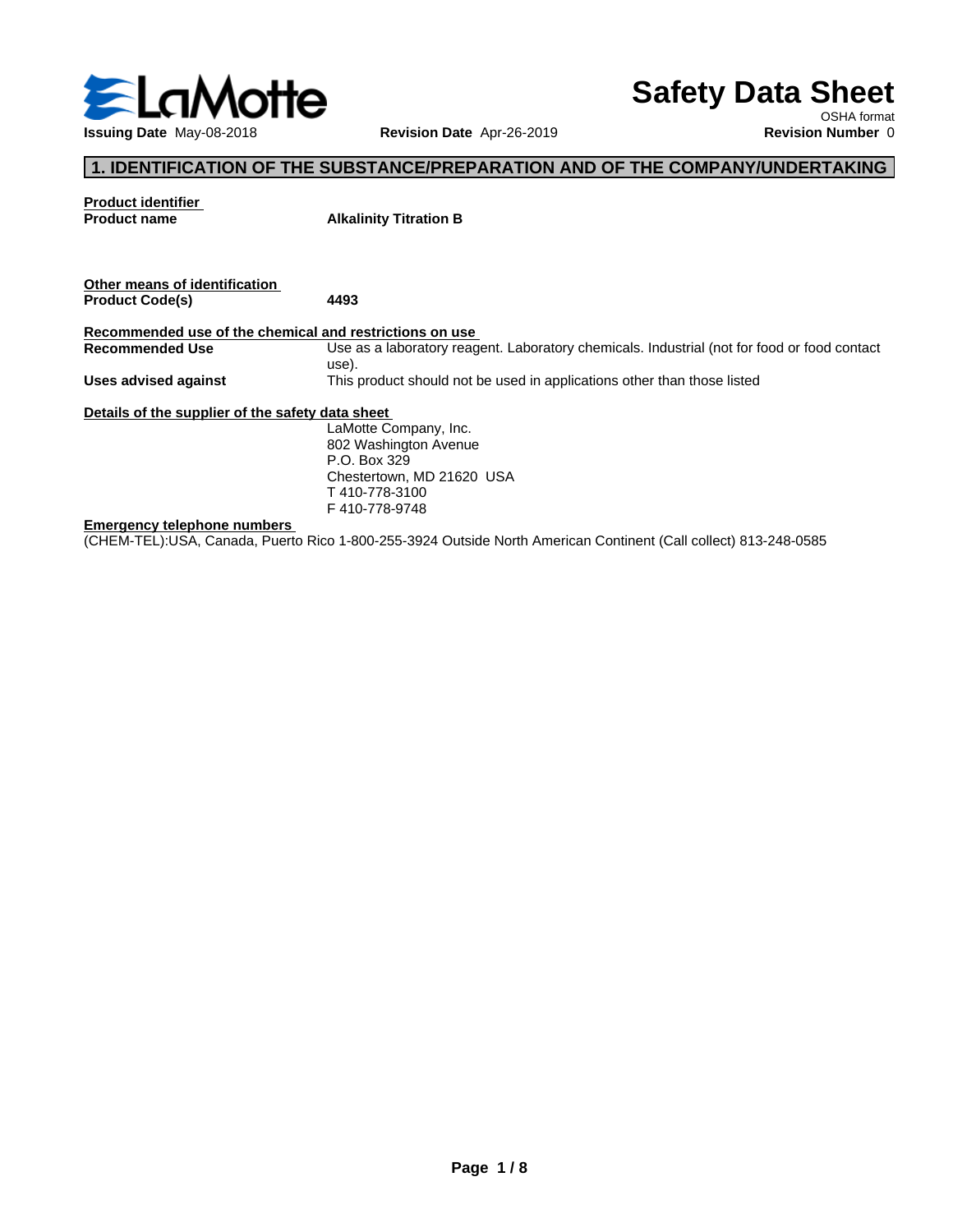# **2. HAZARDS IDENTIFICATION**

| Skir<br>corrosion/irritation | ∴ategory       |
|------------------------------|----------------|
| Serious                      | ∵ategoس        |
| irritation                   | ำrv            |
| damade/eve                   | $\mathcal{L}F$ |
| eve                          |                |

## **EMERGENCY OVERVIEW**

# **WARNING**

## **Hazard statements**

Causes skin irritation. Causes serious eye irritation.



**Appearance** Clear, colorless **Physical state** liquid

**Odor** Odorless

## **Precautionary Statements - Prevention**

Obtain special instructions before use. Do not handle until all safety precautions have been read and understood. Use personal protective equipment as required. Do not taste or swallow. Do not breathe dusts or mists. Wash face, hands and any exposed skin thoroughly after handling.

Response: Immediately call a poison center or physician. IF IN EYES: Rinse cautiously with water for several minutes. Remove contact lenses, if present and easy to do. Continue rinsing. IF ON SKIN (or hair): Remove immediately all contaminated clothing. Rinse skin with water. Wash contaminated clothing before reuse. IF INHALED: Remove victim to fresh air and keep at rest in a position comfortable for breathing. IF SWALLOWED:. Rinse mouth. Do NOT induce vomiting.

## **Storage:**

Store locked up.

# **Disposal:**

Dispose of contents/container to an approved waste disposal plant.

# **3. COMPOSITION/INFORMATION ON INGREDIENTS\***

| Chemical<br>name | No.<br>$\mathbf{r}$<br>. .<br>  | . .<br><br>זות<br>$\sqrt{2}$ |
|------------------|---------------------------------|------------------------------|
| Sulfuric aciu    | 766A<br>$\sim$<br>ີ<br>ື<br>. . | <b>v.,</b>                   |

# **4. FIRST AID MEASURES**

## **First Aid Measures**

| <b>General advice</b> | Do not get in eyes, on skin, or on clothing. Do not breathe dust /fume /gas /mist /vapors<br>/spray.                                                                                                                                                                     |
|-----------------------|--------------------------------------------------------------------------------------------------------------------------------------------------------------------------------------------------------------------------------------------------------------------------|
| Eye contact           | Immediately flush eyes with gentle stream of water for at least 15 minutes, occasionally<br>lifting upper and lower eyelids. Call a physician immediately.                                                                                                               |
| <b>Skin contact</b>   | Wash off immediately with soap and plenty of water for at least 15 minutes. Take off<br>contaminated clothing and wash before reuse. If symptoms persist, call a physician. Excess<br>acid on skin can be neutralized with a 2% solution of sodium bicarbonate in water. |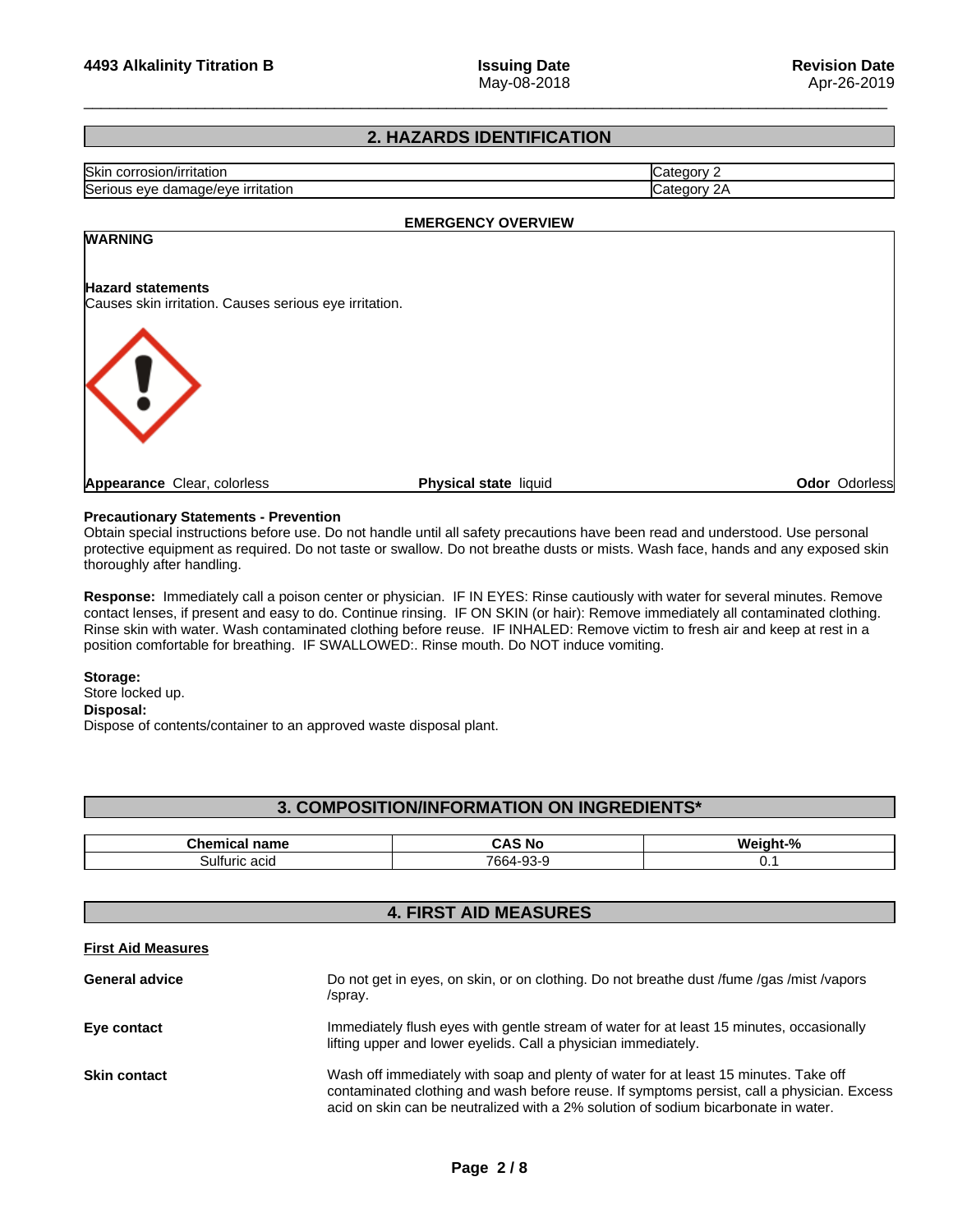| Remove to fresh air. If breathing is difficult, give oxygen.<br><b>Inhalation</b><br>Do NOT induce vomiting. Drink plenty of water. Call a physician immediately.<br>Ingestion<br>Use personal protective equipment. See section 8 for more information. Do not use<br>Self-protection of the first aider<br>mouth-to-mouth method if victim ingested or inhaled the substance; give artificial respiration<br>with the aid of a pocket mask equipped with a one-way valve or other proper respiratory<br>medical device. |  |
|---------------------------------------------------------------------------------------------------------------------------------------------------------------------------------------------------------------------------------------------------------------------------------------------------------------------------------------------------------------------------------------------------------------------------------------------------------------------------------------------------------------------------|--|
|                                                                                                                                                                                                                                                                                                                                                                                                                                                                                                                           |  |
|                                                                                                                                                                                                                                                                                                                                                                                                                                                                                                                           |  |
|                                                                                                                                                                                                                                                                                                                                                                                                                                                                                                                           |  |

# **5. FIREFIGHTING MEASURES**

## **Suitable extinguishing media**

Dry chemical or CO 2. DO NOT USE WATER.

## **Specific hazards arising from the chemical**

Contact with most metals causes the formation of explosive and flammable hydrogen gas. React vigorously with water.

# **Protective equipment and precautions for firefighters**

As in any fire, wear self-contained breathing apparatus pressure-demand, MSHA/NIOSH (approved or equivalent) and full protective gear.

# **6. ACCIDENTAL RELEASE MEASURES**

## **Personal precautions, protective equipment and emergency procedures**

| <b>Personal precautions</b>                          | Ensure adequate ventilation. Avoid contact with skin, eyes, and inhalation of vapors. Use<br>personal protective equipment. See section 8.                                                                                                                                                                   |
|------------------------------------------------------|--------------------------------------------------------------------------------------------------------------------------------------------------------------------------------------------------------------------------------------------------------------------------------------------------------------|
| <b>Environmental precautions</b>                     | See Section 12 for additional Ecological Information. Beware of vapors accumulating to<br>form explosive concentrations. Vapors can accumulate in low areas.                                                                                                                                                 |
| Methods and material for containment and cleaning up |                                                                                                                                                                                                                                                                                                              |
| <b>Methods for containment</b>                       | Contain and collect spillage with non-combustible absorbent material, (e.g. sand, earth,<br>diatomaceous earth, vermiculite) and place in container for disposal according to local /<br>national regulations (see Section 13).                                                                              |
| Methods for cleaning up                              | Neutralize spill with alkaline material (sodium bicarbonate), being careful to prevent<br>splattering, then containerize slurry and hold for later disposal. If local regulations permit,<br>dilute slurry with water and rinse to drain with excess water. After cleaning, flush away<br>traces with water. |

## **7. HANDLING AND STORAGE**

| <b>Precautions for safe handling</b> |                                                                                                                                                                                                                                                                        |
|--------------------------------------|------------------------------------------------------------------------------------------------------------------------------------------------------------------------------------------------------------------------------------------------------------------------|
| <b>Handling</b>                      | Handle in accordance with good industrial hygiene and safety practice. Prevent contact with<br>skin, eyes, and clothing. Do not taste or swallow. Do not eat, drink, or smoke when using<br>this product.                                                              |
|                                      | Conditions for safe storage, including any incompatibilities                                                                                                                                                                                                           |
| Storage:                             | Keep containers tightly closed in a dry, cool and well-ventilated place. Keep away from<br>incompatible materials such as cyanides or sulfides. Store away from strong bases or<br>metals. Do not store near combustible materials. Keep out of the reach of children. |
| <b>Incompatible Products</b>         | Water. Strong bases. Metals. Combustible materials. Cyanides. Sulfides. Formaldehyde.                                                                                                                                                                                  |
|                                      | EVBAAURE AANTRALAIRERAAN JI<br><b>BBATEATIAU</b>                                                                                                                                                                                                                       |

# **8. EXPOSURE CONTROLS/PERSONAL PROTECTION**

## **Control parameters**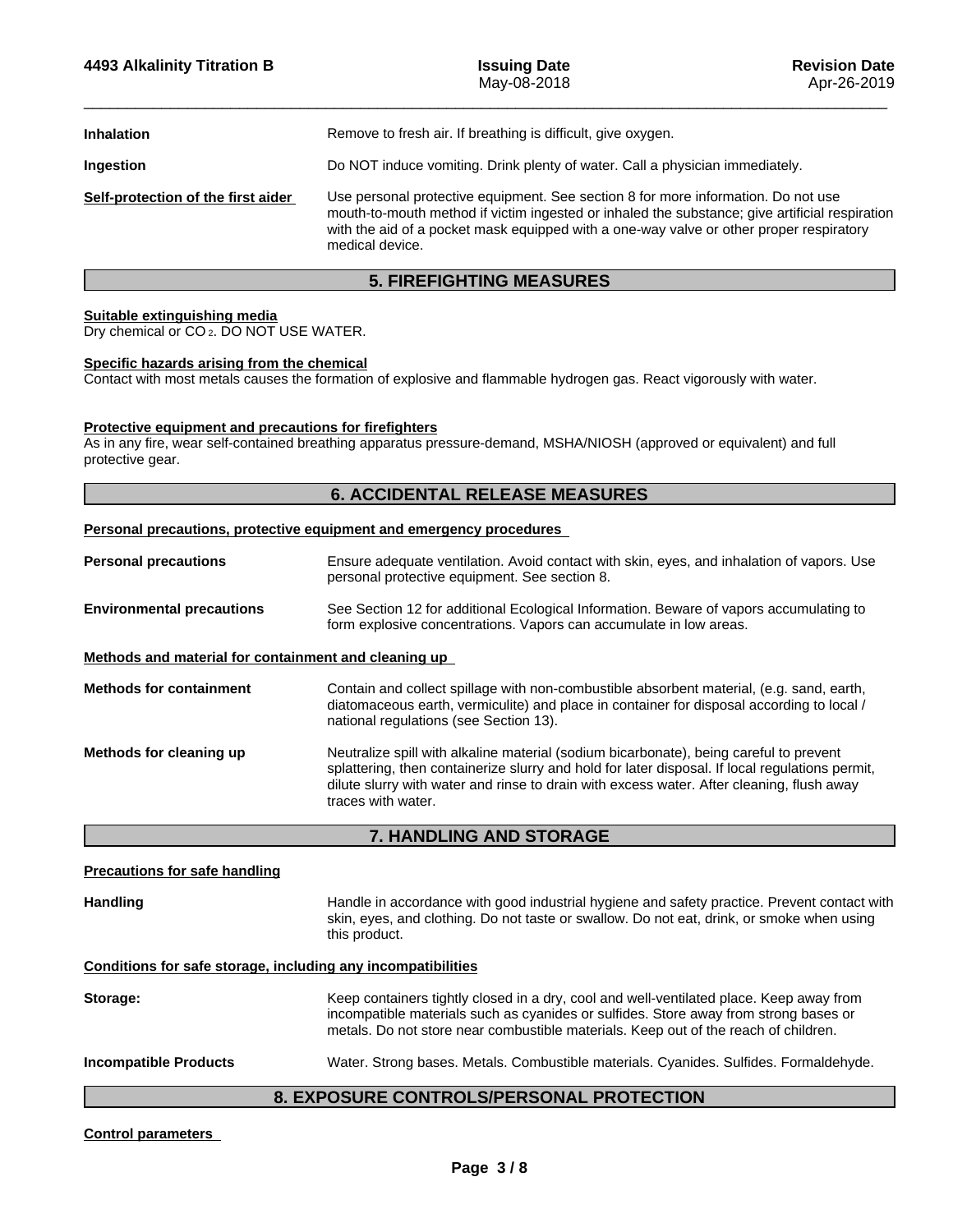| <b>Chemical name</b>                                                  | <b>ACGIH TLV</b>                                                                                                                                                                                                                                            | <b>OSHA PEL</b>                    | <b>NIOSH IDLH</b>         |  |  |
|-----------------------------------------------------------------------|-------------------------------------------------------------------------------------------------------------------------------------------------------------------------------------------------------------------------------------------------------------|------------------------------------|---------------------------|--|--|
| Sulfuric acid                                                         | TWA: 0.2 mg/m <sup>3</sup> thoracic fraction                                                                                                                                                                                                                | TWA: 1 $mg/m3$                     | IDLH: $15 \text{ mg/m}^3$ |  |  |
| 7664-93-9                                                             |                                                                                                                                                                                                                                                             | (vacated) TWA: 1 mg/m <sup>3</sup> | TWA: 1 mg/m <sup>3</sup>  |  |  |
| Appropriate engineering controls                                      |                                                                                                                                                                                                                                                             |                                    |                           |  |  |
| <b>Engineering Measures</b>                                           | Ensure adequate ventilation, especially in confined areas.                                                                                                                                                                                                  |                                    |                           |  |  |
| Individual protection measures, such as personal protective equipment |                                                                                                                                                                                                                                                             |                                    |                           |  |  |
| <b>Eye/Face Protection</b>                                            | Wear safety glasses with side shields (or goggles).                                                                                                                                                                                                         |                                    |                           |  |  |
| Skin and body protection                                              | Wear protective gloves/clothing.                                                                                                                                                                                                                            |                                    |                           |  |  |
| <b>Respiratory protection</b>                                         | When workers are facing concentrations above the exposure limit they must use<br>appropriate certified respirators.                                                                                                                                         |                                    |                           |  |  |
| <b>Hygiene Measures</b>                                               | Handle in accordance with good industrial hygiene and safety practice. Do not eat, drink or<br>smoke when using this product. Wash hands before breaks and immediately after handling<br>the product. Take off contaminated clothing and wash before reuse. |                                    |                           |  |  |

# **9. PHYSICAL AND CHEMICAL PROPERTIES**

# **Information on basic physical and chemical properties**

| <b>Physical state</b><br>Appearance                           | liquid<br>Clear, colorless          | Odor             | Odorless |
|---------------------------------------------------------------|-------------------------------------|------------------|----------|
| <b>Property</b>                                               | Values                              | Remarks • Method |          |
| рH                                                            |                                     |                  |          |
| Melting point / freezing point                                | No information available            |                  |          |
| Boiling point / boiling range                                 | No information available            |                  |          |
| <b>Flash point</b>                                            | Not Applicable                      |                  |          |
| <b>Evaporation rate</b>                                       |                                     |                  |          |
| Flammability (solid, gas)<br><b>Flammability Limit in Air</b> | No information available            |                  |          |
| <b>Upper flammability limit:</b>                              | No information available            |                  |          |
| Lower flammability limit:                                     | No information available            |                  |          |
| Vapor pressure                                                | No information available            |                  |          |
| <b>Vapor density</b>                                          | No information available            |                  |          |
| <b>Specific gravity</b>                                       | No information available            |                  |          |
| <b>Water solubility</b>                                       | No information available            |                  |          |
| Solubility in other solvents                                  | No information available            |                  |          |
| <b>Partition coefficient</b>                                  | No information available            |                  |          |
| <b>Autoignition temperature</b>                               | No information available            |                  |          |
| <b>Decomposition temperature</b>                              | No information available            |                  |          |
| <b>Kinematic viscosity</b>                                    | No information available            |                  |          |
| <b>Dynamic viscosity</b>                                      | No information available            |                  |          |
| <b>Explosive properties</b>                                   | No information available            |                  |          |
| <b>Oxidizing properties</b>                                   | No information available            |                  |          |
| <b>Other Information</b>                                      |                                     |                  |          |
| <b>Softening point</b>                                        | No information available            |                  |          |
| <b>Molecular weight</b>                                       | No information available            |                  |          |
| <b>VOC Content (%)</b>                                        | No information available            |                  |          |
| <b>Density</b>                                                | No information available            |                  |          |
| <b>Bulk density</b>                                           | No information available            |                  |          |
|                                                               | <b>10. STABILITY AND REACTIVITY</b> |                  |          |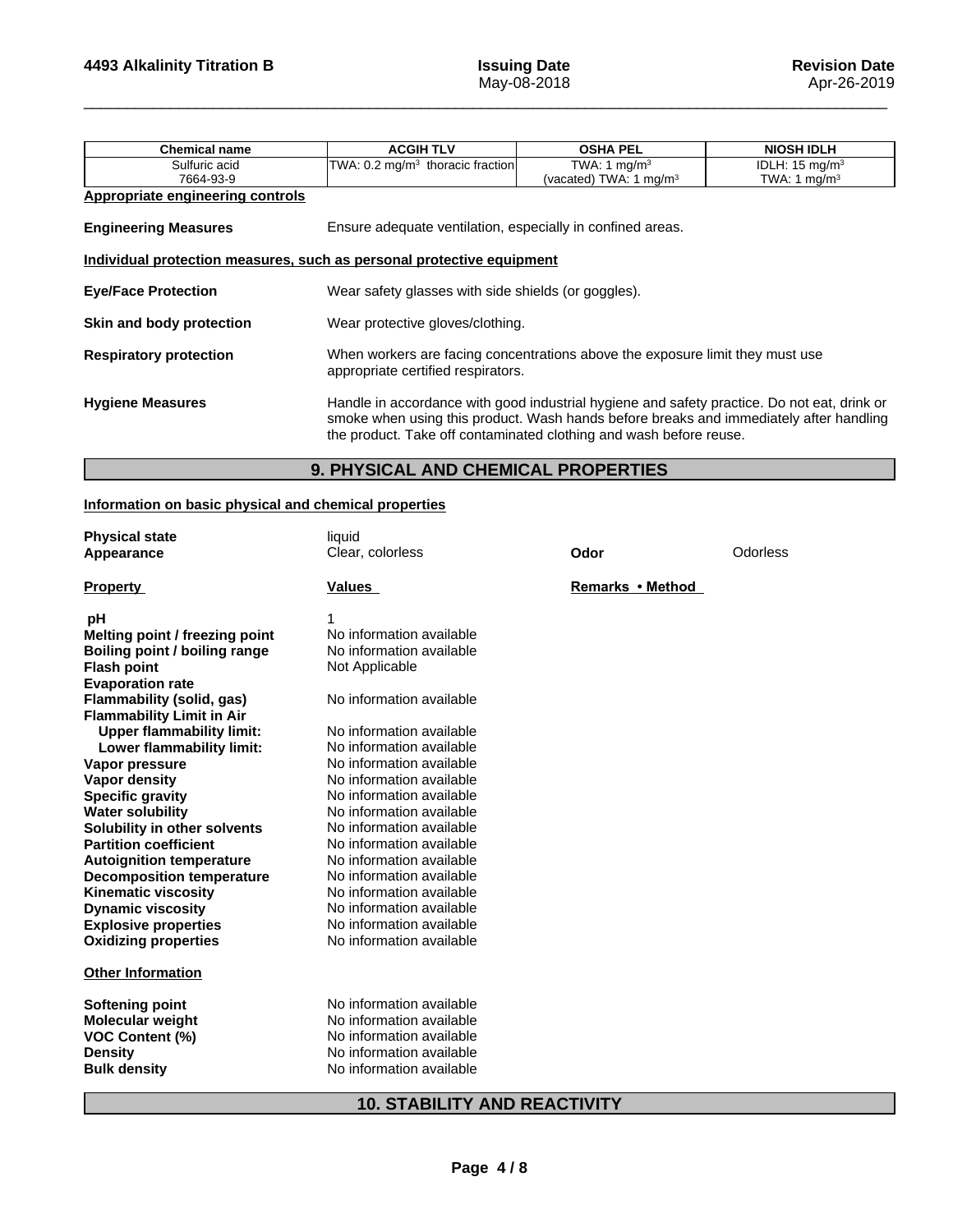| <b>Stability</b><br><b>Hazardous Reactions</b> | Stable under normal conditions of use and storage.<br>Reacts violently with water. Contact with metals may evolve flammable hydrogen gas. |
|------------------------------------------------|-------------------------------------------------------------------------------------------------------------------------------------------|
| <b>Hazardous polymerization</b>                | Hazardous polymerization does not occur.                                                                                                  |
| <b>Conditions to avoid</b>                     | Excessive heat. Incompatible products. Direct sunlight.                                                                                   |
| Incompatible materials                         | Water. Strong bases. Metals. Combustible materials. Cyanides. Sulfides. Formaldehyde.                                                     |

**Hazardous decomposition products** Hydrogen gas. Sulfur oxides (SOx).

# **11. TOXICOLOGICAL INFORMATION**

# **Information on likely routes of exposure**

## **Component identification**

| <b>Chemical name</b> | <b>ATEmix (oral)</b>                      | <b>ATEmix (dermal)</b> | <b>Inhalation LC50</b>                                   |
|----------------------|-------------------------------------------|------------------------|----------------------------------------------------------|
| Sulfuric acid        | Rat<br>$\sim$<br>ົ<br>∣ ma∕ka<br>$= 2140$ | Not Established        | Rat)<br>$\sim$ 0 1.<br>$= 510$ ma/m <sup>3</sup><br>-2 r |
| 7664-93-9            |                                           |                        |                                                          |

## **Information on toxicological effects**

| <b>Chemical name</b>       | <b>ACGIF</b>       | <b>IARC</b> | NITI<br>. | <b>OSHA</b>        |
|----------------------------|--------------------|-------------|-----------|--------------------|
| Sulfuric acid<br>7664-93-9 | Not<br>Established | Group       | Known     | Not<br>Established |
|                            |                    |             |           |                    |

*ACGIH (American Conference of Governmental Industrial Hygienists)*

*A2 - Suspected Human Carcinogen IARC (International Agency for Research on Cancer)*

*Group 1 - Carcinogenic to Humans*

*NTP (National Toxicology Program)*

*Known - Known Carcinogen*

*OSHA (Occupational Safety and Health Administration of the US Department of Labor)*

*X - Present*

# **12. ECOLOGICAL INFORMATION**

#### **Ecotoxicity**

| <b>Chemical name</b> | Toxicitv to Algae  | <b>Toxicity to Fish</b>                   | (Water Flea)<br>Daphnia Magna                       |
|----------------------|--------------------|-------------------------------------------|-----------------------------------------------------|
| 3ulfuric acid<br>س د | Established<br>Not | 500<br>96r<br>n Brachvdanio rerio<br>ma/L | 29:<br>$D_{\alpha}$<br>24 h<br>. ⊃aphnia magna mg/L |
| 7664-93-9            |                    | $\sim$ $\sim$<br>static) ا<br>∟∪ง∪        | EC50<br>LUJU                                        |

## **Persistence and degradability**

No information available.

# **Bioaccumulation/Accumulation**

When released into the soil, this material may leach into ground water. When released into the air, this material may be removed from the atmosphere to a moderate extent by wet or dry deposition.

| --<br><b>Chemical name</b> | LOO<br>Pow<br>.                 |
|----------------------------|---------------------------------|
| Sulfuric acid              | $\cdot$ .<br>Not<br>stablished: |
| 7664-93-9                  |                                 |

# **13. DISPOSAL CONSIDERATIONS**

| <b>Disposal Methods</b> |             | Dispose according to federal, state, and local regulations. If permitted, neutralize reagent<br>with sodium bicarbonate/sodium carbonate, add slurry to large volume of water to dilute,<br>rinse to drain with excess water. |                               |                               |  |
|-------------------------|-------------|-------------------------------------------------------------------------------------------------------------------------------------------------------------------------------------------------------------------------------|-------------------------------|-------------------------------|--|
| Contaminated packaging  |             | Do not reuse empty containers.                                                                                                                                                                                                |                               |                               |  |
| <b>Chemical name</b>    | <b>RCRA</b> | <b>RCRA - Basis for Listing</b>                                                                                                                                                                                               | <b>RCRA - D Series Wastes</b> | <b>RCRA - U Series Wastes</b> |  |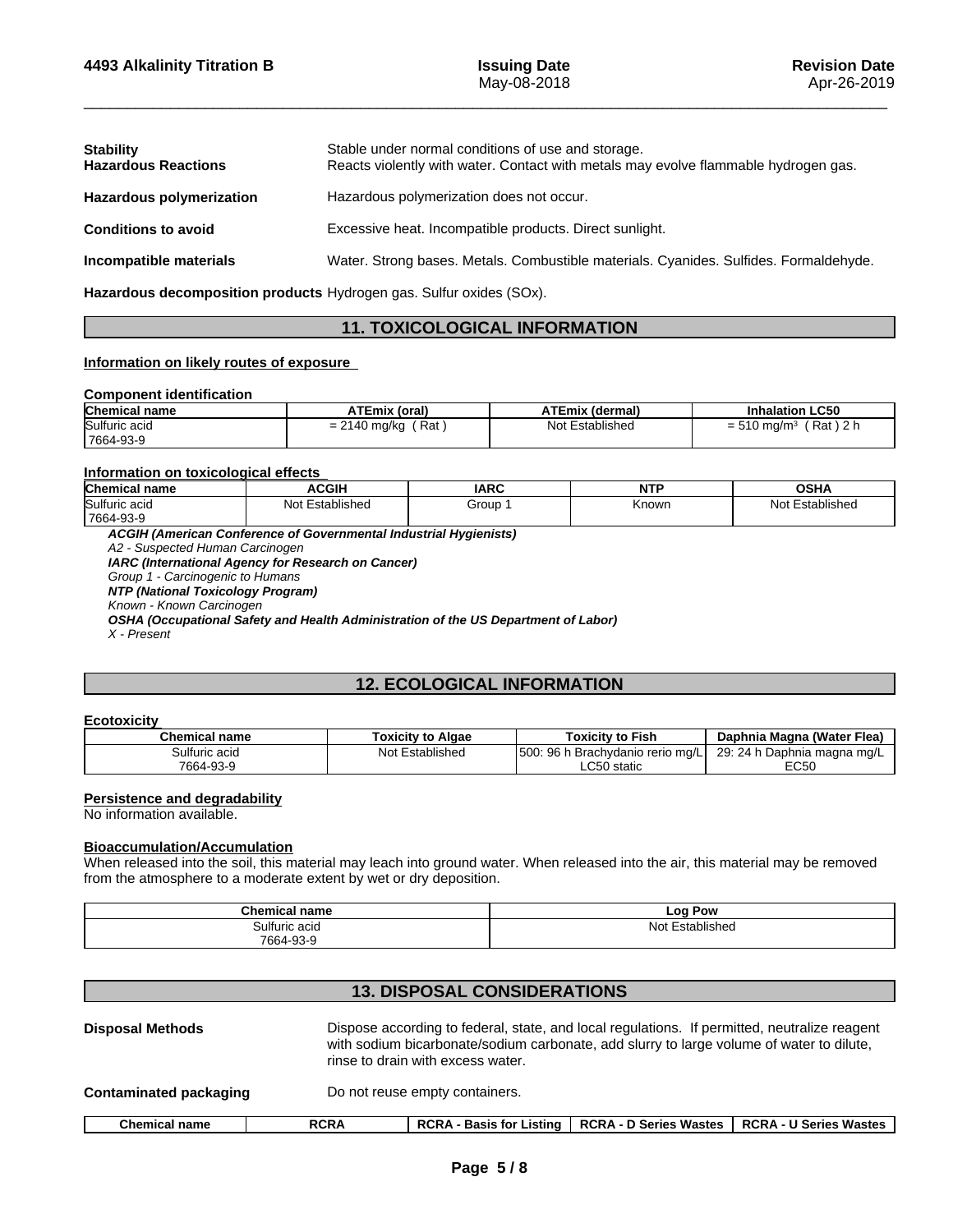Corrosive

| Sulfuric acid<br>7664-93-9 | Not Established                                       |  |                               | Not Established                          | Not Established               |
|----------------------------|-------------------------------------------------------|--|-------------------------------|------------------------------------------|-------------------------------|
| <b>Chemical name</b>       | <b>RCRA - Halogenated</b><br><b>Organic Compounds</b> |  | <b>RCRA - P Series Wastes</b> | <b>RCRA - F Series Wastes</b>            | <b>RCRA - K Series Wastes</b> |
| Sulfuric acid<br>7664-93-9 | Not Established                                       |  | Not Established               | Not Established                          | Not Established               |
|                            | Chemical name                                         |  |                               | <b>California Hazardous Waste Status</b> |                               |
| Sulfuric acid              |                                                       |  | Toxic                         |                                          |                               |

# **14. TRANSPORT INFORMATION**

| <u>DOT</u>      | Not regulated |
|-----------------|---------------|
| <b>TDG</b>      | Not regulated |
| <b>MEX</b>      | Not regulated |
| <b>ICAO</b>     | Not regulated |
| <b>IATA</b>     | Not regulated |
| <b>IMDG/IMO</b> | Not regulated |
| <u>RID</u>      | Not regulated |
| <b>ADR</b>      | Not regulated |
| <b>ADN</b>      | Not regulated |
|                 |               |

7664-93-9

# **15. REGULATORY INFORMATION**

| <b>International Inventories</b> |          |  |
|----------------------------------|----------|--|
| <b>TSCA</b>                      | Complies |  |
| <b>DSL/NDSL</b>                  | Complies |  |
| <b>EINECS/ELINCS</b>             | Complies |  |
| <b>ENCS</b>                      | Complies |  |
| <b>IECSC</b>                     | Complies |  |
| <b>KECL</b>                      | Complies |  |
| <b>PICCS</b>                     | Complies |  |
| <b>AICS</b>                      | Complies |  |

## **Legend:**

**TSCA** - United States Toxic Substances Control Act Section 8(b) Inventory **DSL/NDSL** - Canadian Domestic Substances List/Non-Domestic Substances List

**EINECS/ELINCS** - European Inventory of Existing Chemical Substances/European List of Notified Chemical Substances

**ENCS** - Japan Existing and New Chemical Substances

**IECSC** - China Inventory of Existing Chemical Substances

**KECL** - Korean Existing and Evaluated Chemical Substances

**PICCS** - Philippines Inventory of Chemicals and Chemical Substances

**AICS** - Australian Inventory of Chemical Substances

## **US Federal Regulations**

# **SARA 313**

Section 313 of Title III of the Superfund Amendments and Reauthorization Act of 1986 (SARA). This product contains a chemical or chemicals which are subject to the reporting requirements of the Act and Title 40 of the Code of Federal Regulations, Part 372

| <b>Chemical name</b> | --<br><br>Threshold Values %<br>242<br>SARA<br>$\cdot$ .<br>. . |
|----------------------|-----------------------------------------------------------------|
| ~<br>Sulfuric acid   | <b></b><br>$\sim$                                               |
| 7664-93-9            |                                                                 |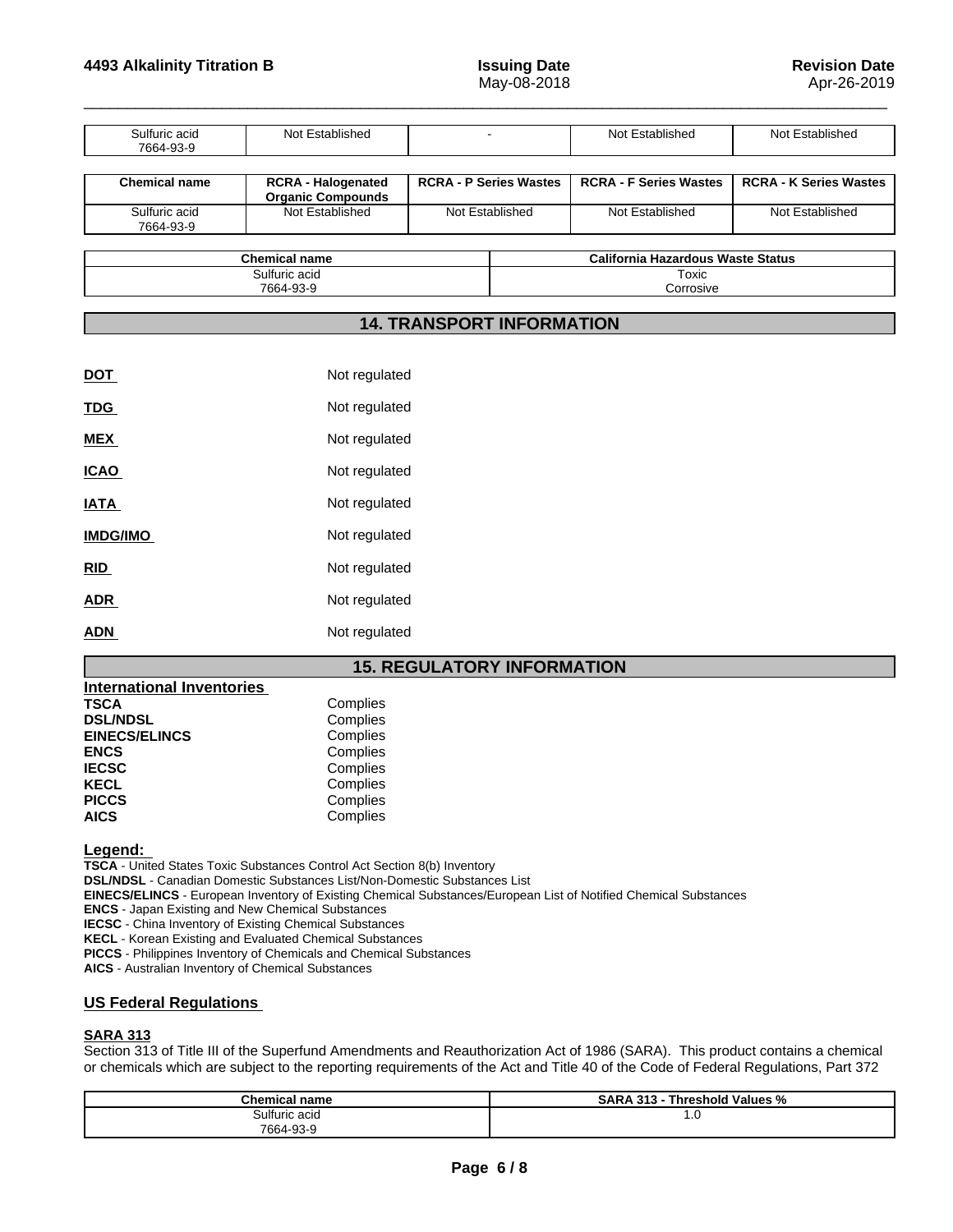| SARA 311/312 Hazard Categories    |     |  |
|-----------------------------------|-----|--|
| Acute health hazard               | Yes |  |
| <b>Chronic Health Hazard</b>      | No  |  |
| <b>Fire hazard</b>                | No  |  |
| Sudden release of pressure hazard | No  |  |
| <b>Reactive Hazard</b>            | Yes |  |

## **CWA** (Clean Water Act)

This product contains the following substances which are regulated pollutants pursuant to the Clean Water Act (40 CFR 122.21 and 40 CFR 122.42)

| <b>Chemical name</b>       | <b>CWA - Reportable</b><br>Quantities | $CWA -$<br><b>⋅ Toxic Pollutants</b> | <b>CWA - Priority Pollutants</b> | <b>CWA - Hazardous</b><br><b>Substances</b> |
|----------------------------|---------------------------------------|--------------------------------------|----------------------------------|---------------------------------------------|
| Sulfuric acid<br>7664-93-9 | 1000 lb                               | Not Established                      | Not Established                  |                                             |

# **CERCLA**

This material, as supplied, contains one or more substances regulated as a hazardous substance under the Comprehensive Environmental Response Compensation and Liability Act (CERCLA) (40 CFR 302)

| <b>RQ</b><br>1000 lb<br>1000 lb<br>. A O O C<br><br>lb final<br>ulfuric acidٽ<br>uuu<br>שו | <b>Chemical name</b> | <b>Hazardous Substances RQs</b> | <b>LA/SARA RQ</b><br>CERCL | RG |
|--------------------------------------------------------------------------------------------|----------------------|---------------------------------|----------------------------|----|
|                                                                                            |                      |                                 |                            |    |
| ∣RC<br>7664-93-9<br><b>RQ</b><br>454<br>' kɑ final                                         |                      |                                 |                            |    |

# **US State Regulations**

## **California Proposition 65**

California Proposition 65 has classified "strong inorganic acid mists containing sulfuric acid" as a chemical known to the State of California to cause cancer. This classification applies only to occupational exposures to these mists generated during manufacturing processes which sulfuric acid is used or produced.

| <b>Chemical name</b> | <b>California Proposition 65</b> |
|----------------------|----------------------------------|
| Sulfuric acid        | Carcinogen                       |
| 7664-93-9            |                                  |

## **U.S. State Right-to-Know Regulations**

| <b>Chemical name</b> | - -<br><b>New</b><br>Jersev | aassacnusetts | `nsvlvania |
|----------------------|-----------------------------|---------------|------------|
| Sulturic acid        |                             |               | . .        |
| 7664-93-9            |                             |               |            |

# **CPSC (Consumer Product Safety Commission) - Specially Regulated Substances**

| Chemical name                | CPSC (Consumer Product Safety Commission) - Specially Regulated<br><b>Substances</b> |
|------------------------------|--------------------------------------------------------------------------------------|
| Sulfuric acid<br>7664-93-9   | Add POISON to label, 16 CFR 1500.129                                                 |
| <b>16. OTHER INFORMATION</b> |                                                                                      |

**NFPA Health hazard** 1**Physical and Chemical Health hazard** 1 **Flammability** 0 **Hazards** W

**Stability** 1